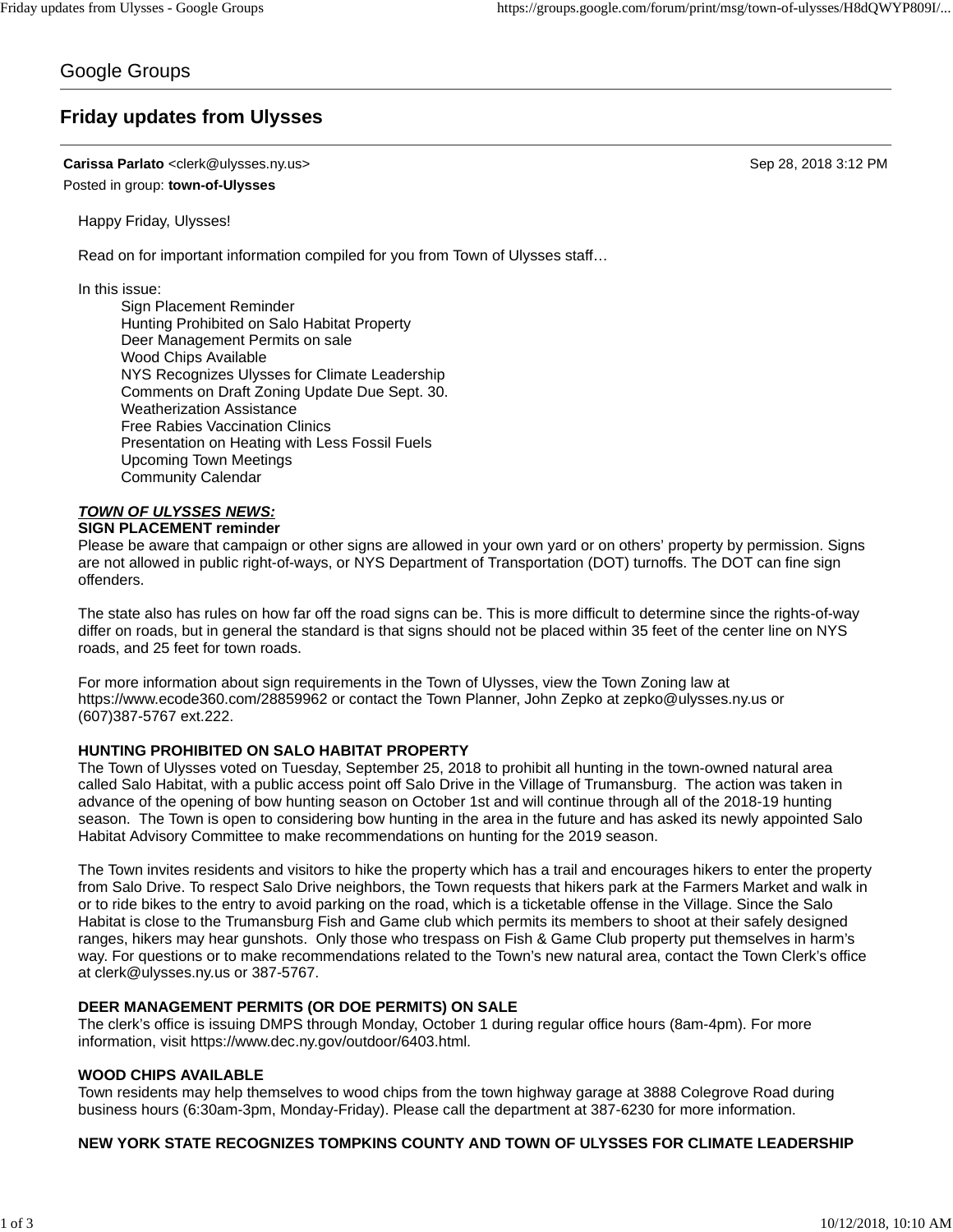New York State Department of Environmental Conservation (DEC) Region 7 Matt Marko and elected officials recognized Tompkins County Legislature Chair Martha Robertson and Town of Ulysses Supervisor Elizabeth Thomas for actions to reduce greenhouse gas emissions and build climate resiliency at the overlook at Taughannock Falls State Park on Friday, September 28 at 11 a.m.

# **ZONING UPDATE DRAFT- COMMENT DEADLINE SEPT. 30**

The Town has been working to update its zoning since 2015 in order to better align it with the goals of the Comprehensive Plan, the Ag & Farmland Protection plan, and several County plans. View the draft documents here. You may submit comments to the Town Clerk at clerk@ulysses.ny.us or mail them to Town Hall at 10 Elm St. Trumansburg, NY 14886. Submitted comments will be considered by the Town Board during its deliberations before voting into law.

## *TOMPKINS COUNTY:*

## **WEATHERIZATION ASSISTANCE PROGRAM**

TCAction's Weatherization Assistance Program reduces the energy burden on low-income residents by installing energy efficiency measures that directly result in a more comfortable home with lower energy bills. TCAction completes a whole Home Energy Assessment to determine which energy measures should be installed for maximum impact. Energy measures may include: insulation & air sealing, electric & water use reduction items, heating system repair/replacement, hot water system repair/replacement as well as Health & Safety measures for proper ventilation, carbon monoxide detector & smoke detector installation.

The Weatherization Assistance Program is free for income eligible homeowners and renters in Tompkins County. For rental units only, there is a low contribution required by landlords.

Right now, due to a short waiting list, there's an excellent chance that those who APPLY NOW can have a full Home Energy Assessment scheduled right away! This could mean a weatherized home before winter!

For more details, or to see if you or someone you know qualifies, contact Linda Nash at 273-8816, ext. 128. Applications can also be mailed to you or picked up at our Clinton Plaza office, 609 West Clinton Street, Suite 111, Ithaca.

#### **FREE RABIES VACCINATION CLINIC**

Tompkins County Health Department will hold a free rabies clinic in Trumansburg on Thursday, Oct. 4 at the school bus garage at 100 Whig Street from 7-9pm. You are encouraged to pre-register. Visit http://tompkinscountyny.gov/health /eh/neighborhood/rabies#clinics for more information.

### **HEATSMART PRESENTATION ON HEATING WITH LESS FOSSIL FUELS**

Home heating and hot water account, on average, for 75% of the total energy use in Tompkins County homes. HeatSmart Tompkins is a program designed to provide affordable, energy efficient ways for home heating and cooling through promotion of air- and ground-source heat pumps in combination with improvements in insulation and air sealing. Learn more and talk to vetted installers here in Trumansburg on October 9 from 6:30-8:30 at the Trumansburg Fire Hall, 74 W. Main St. Trumansburg.

Find more on HeatSmart tours of homes with heat pumps, and other information at www.HeatSmartTompkins.org

### **UPCOMING TOWN MEETINGS:** (All are open to the public and meet at the Town Hall)

All town meetings are held at the town hall at 10 Elm St., Trumansburg, unless noted otherwise. For agendas and other meeting information, click on the event on the calendar here: http://ulysses.ny.us/calendar /?category=Government

### **COMMUNITY CALENDAR:**

Check the community calendar at http://www.ulysses.ny.us/calendar/. You can also submit your own events.

------------------------------------------------------------------------------------------------------------------------------- Forward this message to anyone else that you think would be interested. We'd love to connect with more residents. To send questions or comments, or be removed from this list, please e-mail clerk@ulysses.ny.us. ---

### Best,

Carissa Parlato, CMC (Certified Municipal Clerk) Ulysses Town Clerk, Tax Collector, Records Manager, Notary Public Office hours: 8am-4pm, M-F (After hours by appt.) 10 Elm St.